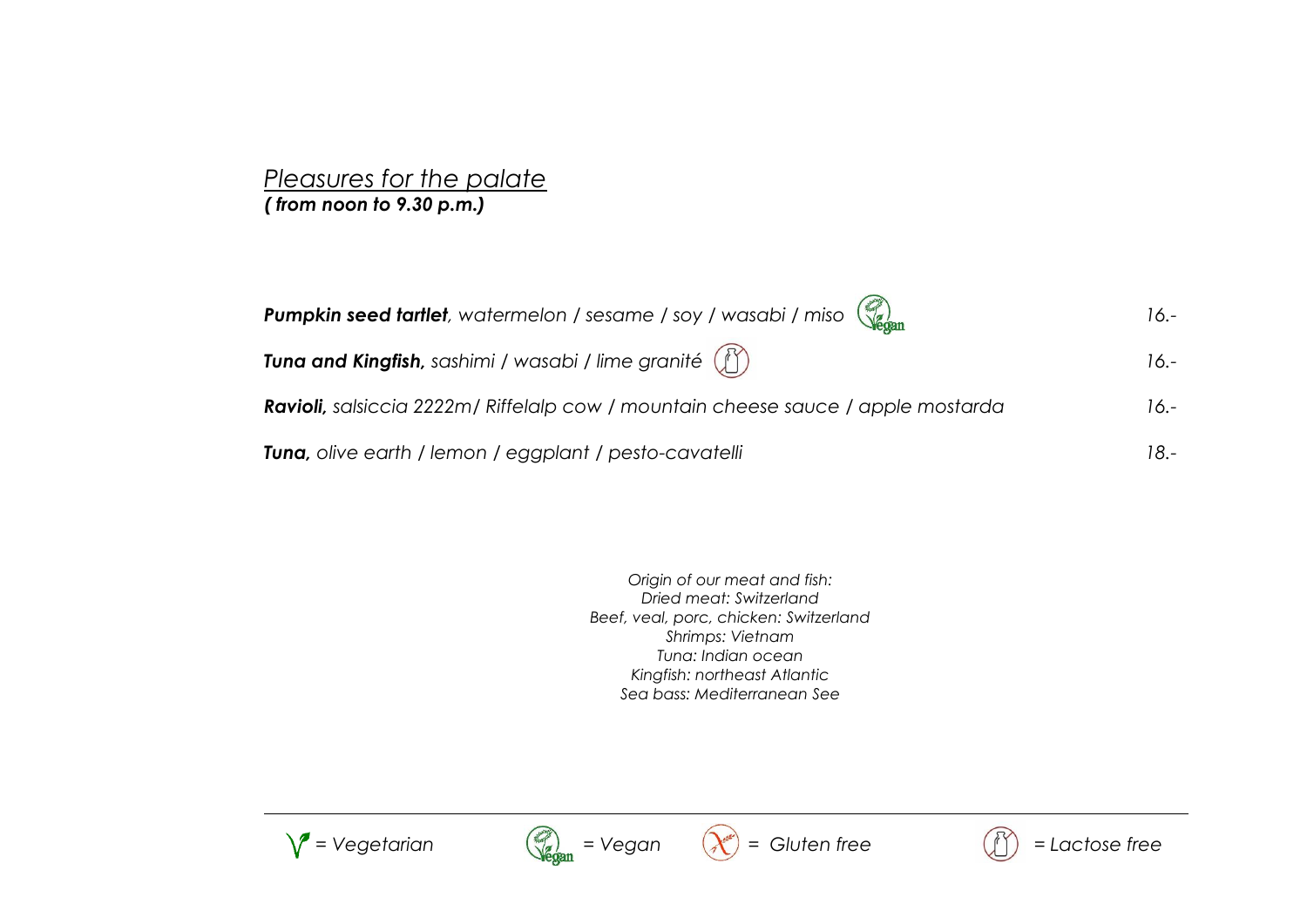## *Appetisers and Sandwiches*

| <b>Riffelalp plate</b> , specialities of dried meat / mountain cheese                  |              |                                                  |                    |
|----------------------------------------------------------------------------------------|--------------|--------------------------------------------------|--------------------|
|                                                                                        | Half portion |                                                  | $21 -$             |
|                                                                                        | Portion      |                                                  | $32 -$             |
|                                                                                        |              | As of 2 persons on Matterhorn board (per person) | $21 -$             |
| Riffelalp Ziger, San Marzano tomatoes / mountain thyme                                 |              |                                                  | $28. -$            |
| Spinach salad with shrimps, grilled vegetables / tomato compote                        |              |                                                  | $28. -$            |
| Caesar salad, lettuce / chicken breast / bacon / Parmesan / anchovies / bread croutons |              |                                                  | $29. -$            |
| Mixed salad $\sqrt{\ }$                                                                |              |                                                  | $16. -$            |
| Green salad $\sqrt{\ }$<br>$(\perp)$                                                   |              |                                                  | $14. -$            |
| <b>Club Sandwich</b> , french fries                                                    |              |                                                  | $31 -$             |
| <b>Baguette Caprese</b> , tomato / mozzarella / pesto $\sqrt{\ }$                      |              |                                                  | $20. -$            |
| <b>Baguette Norway</b> , smoked salmon / horseradish / cucumbers                       |              |                                                  | $20. -$            |
| <b>Baguette Parma</b> , Parma raw ham / garden rocket / parmesan                       |              |                                                  | $20. -$            |
| <b>Ciabatta</b> , salsiccia 2222m / grilled vegetables / french fries                  |              |                                                  | $24. -$            |
| <b>Croque Monsieur</b> , ham / cheese / french fries                                   |              |                                                  | $24. -$            |
| Riffelalp Cheeseburger, bacon, onion /gruyère / french fries                           |              | 150 gr<br>300 gr                                 | $28. -$<br>$38. -$ |
| Vegan burger, french fries                                                             |              |                                                  | $36. -$            |

*Late Arrival Dinner until 0.15 a.m.*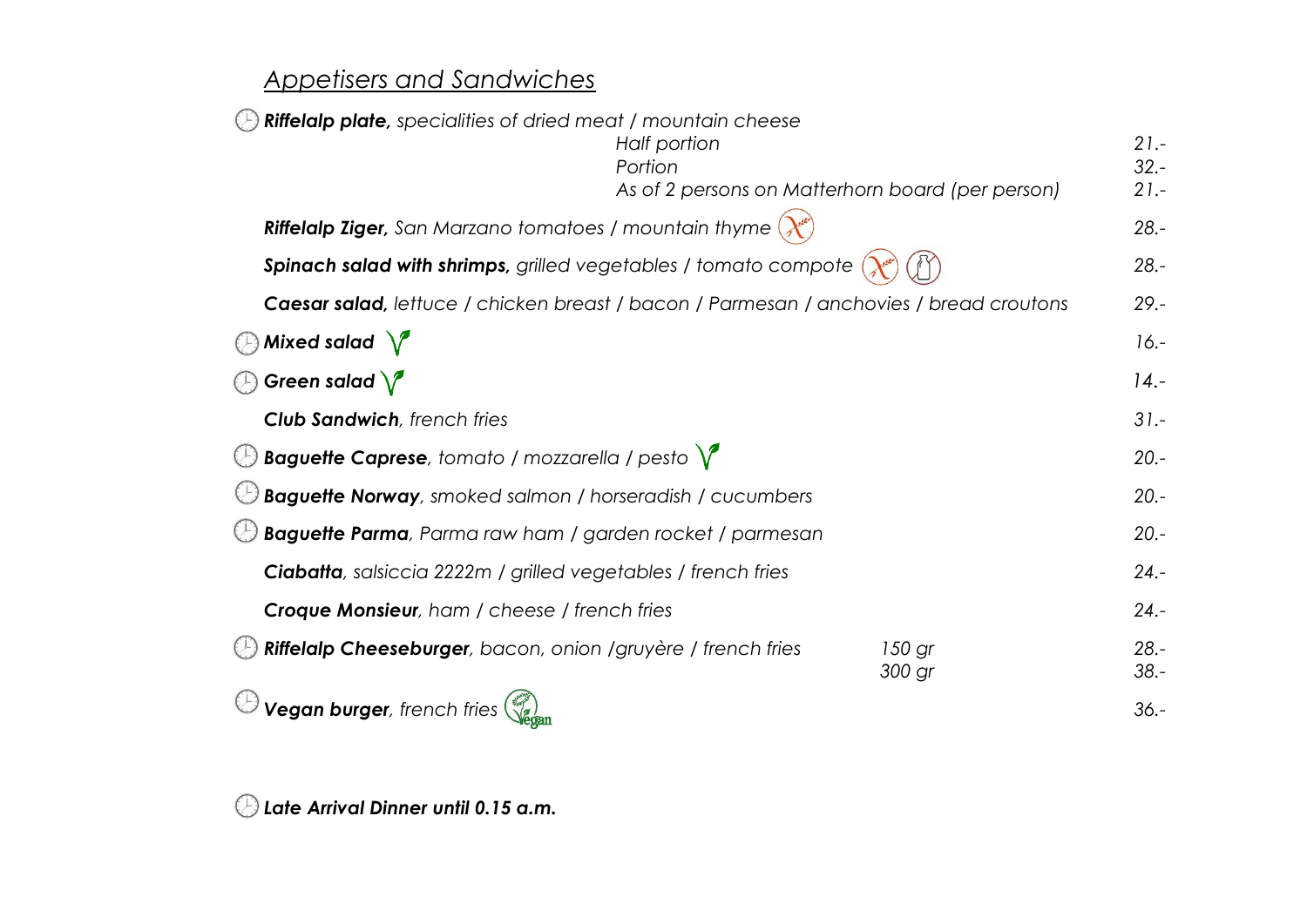### *Soups*

| <b>Tomato, burrata / basil <math>\sqrt{\phantom{a}}</math></b>                    | 16 -   |
|-----------------------------------------------------------------------------------|--------|
| <b>Potato-leek cappuccino</b> , smoked trout / cream $\left(\chi^{\mu\nu}\right)$ | 16 -   |
| $\Theta$ Beef consommé, boletus-passatelli $(\text{r})$                           | $16 -$ |

# *Bar Evergreen*

| <b>Traditional beef tartar</b> , hand minced fillet of beef / toast                                                  | 120 ar | 38.-   |
|----------------------------------------------------------------------------------------------------------------------|--------|--------|
|                                                                                                                      | 180 ar | -52.   |
| <b>Vegan tartar</b> , eggplant / tartar spices / potato chips $\left(\begin{matrix} 2 \\ 2 \\ 1 \end{matrix}\right)$ |        | $32 -$ |

## *From the pan*

| $\mathbb B$ Spaghetti, tomato / basil $\mathbb S_{\mathsf{hom}}$                                                                                            | $23 - 131 -$ |
|-------------------------------------------------------------------------------------------------------------------------------------------------------------|--------------|
| $\mathbb{D}_0$ Tagliatelle, vegetable stew / mint/ basil / flavoured bread $\bigvee$                                                                        | $28 - 135 -$ |
| $\mathbb B$ Penne all'arrabbiata $\mathbb Q_{\mathsf{com}}$                                                                                                 | $23 - 131 -$ |
| Fillet of beef, pan-fried / three pepper sauce/ sautéed vegetables / fried potato slices                                                                    | $64. -$      |
| <b>Fillet of sea bass</b> , calamari-pea-tomato stew / potato pearls / basil mousseline $\left(\chi^2\right)$ $\left(\begin{matrix}1\ 1\end{matrix}\right)$ | $52 -$       |





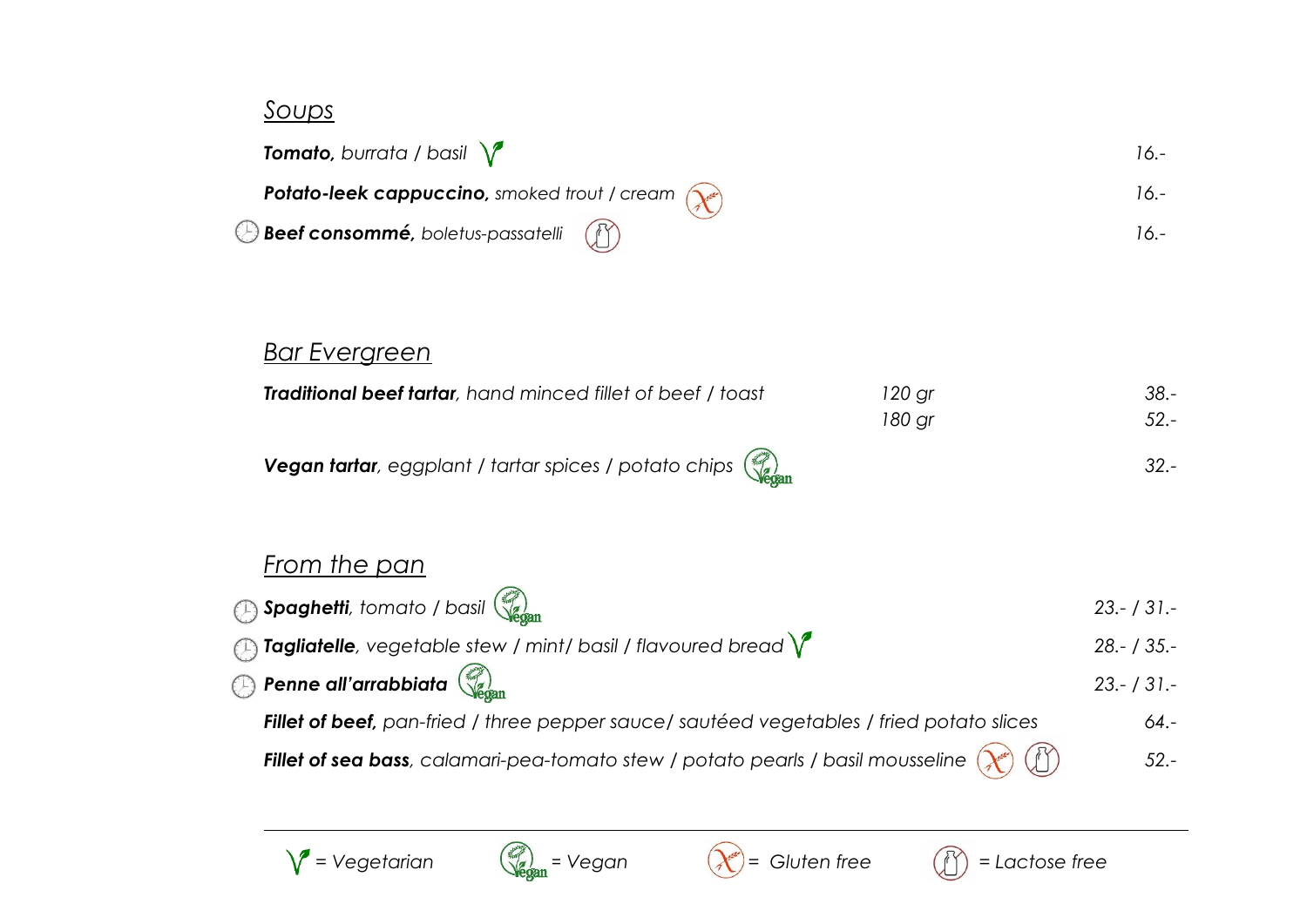# *From the pastry*

| $\circled{F}$ Tiramisù, homemade            | $16.-$  |
|---------------------------------------------|---------|
| Chocolate mousse, marinated plums           | $16.-$  |
| <b>Apple strudel</b> , warm / vanilla sauce | $16.-$  |
| $\bigcirc$ Fruit salad, fresh $\bigcirc$    | $16.-$  |
| <b>Assorted friandises</b>                  | $16.-$  |
| Cheese plate $\sqrt{\ }$                    | $14. -$ |

### *Late Arrival Dinner until 0.15 a.m.*

## *Sweet wines*

|                                                         | 10 cl  | 5 cl   |
|---------------------------------------------------------|--------|--------|
| "Mitis" Amigne de Vétroz<br>Jean-René Germanier, Vétroz | 20.50  | $11 -$ |
| Château Filhot 2012<br>Deuxième Cru Classé, Sauternes   | $23 -$ | $12 -$ |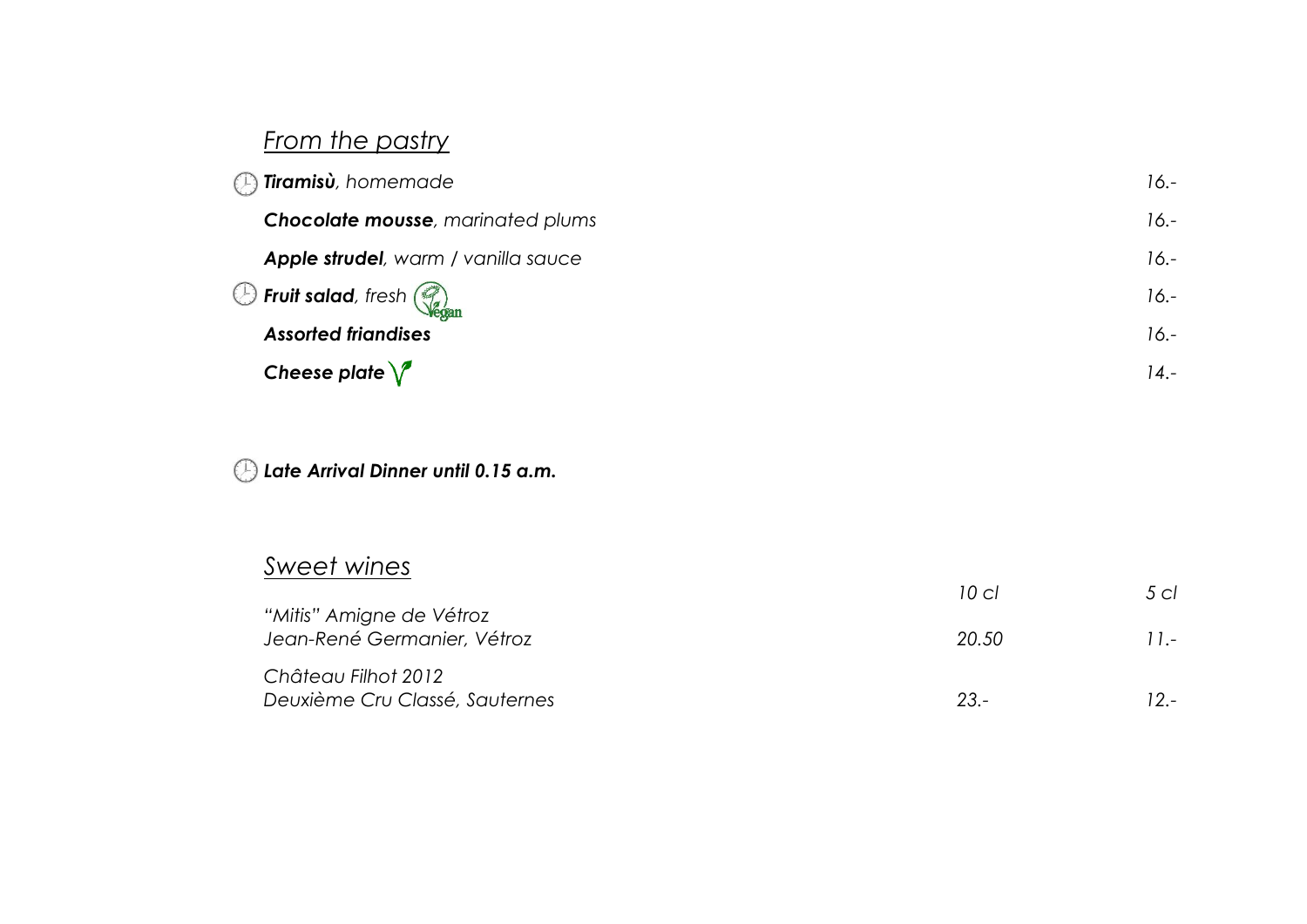### *Homemade ice-creams and sorbets*

*Ice-cream: vanilla / stracciatella / chocolate / coffee / fior di latte / double cream / coco snacks / marmored double cream-strawberry / hazelnut-praline / Toblerone-milk / honey*

**Com** *Vegan and lactose free ice-cream: Vanilla / chocolate*

*Sorbet: lemon / strawberry / mango / banana-passion fruit / raspberry-hibiscus*



| per scoop     | 3.50 |
|---------------|------|
| whipped cream | 1.50 |

#### *Coupes*

| Ice-coffee, coffee ice-cream / vanilla ice-cream / espresso / cream                                                         | 9.50  |
|-----------------------------------------------------------------------------------------------------------------------------|-------|
| Coupe exotic, mango sorbet / banana-passion fruit sorbet / exotic fruits                                                    | 10.50 |
| Coupe Piemonte, hazelnut-praline ice-cream / double cream ice-cream /<br>cacao-hazelnut crumble / hazelnut liqueur          | 10.50 |
| Coupe Toblerone, Toblerone-milk ice-cream / honey ice-cream / chocolate sauce /<br>cereal crisp / almond Florentine / cream | 10.50 |
| <b>Coupe Blumen</b> , raspberry-hibiscus sorbet / vanilla ice-cream / almond crumble /<br>rose-milk foam / crispy petals    | 10.50 |
| <b>Coupe Denmark</b> , vanilla ice-cream / chocolate sauce / cream                                                          | 10.50 |
| <b>Bananasplit</b> , vanilla ice-cream / chocolate ice-cream / banana / chocolate sauce / cream                             | 10.50 |
| <b>Milkshake</b>                                                                                                            | $8 -$ |